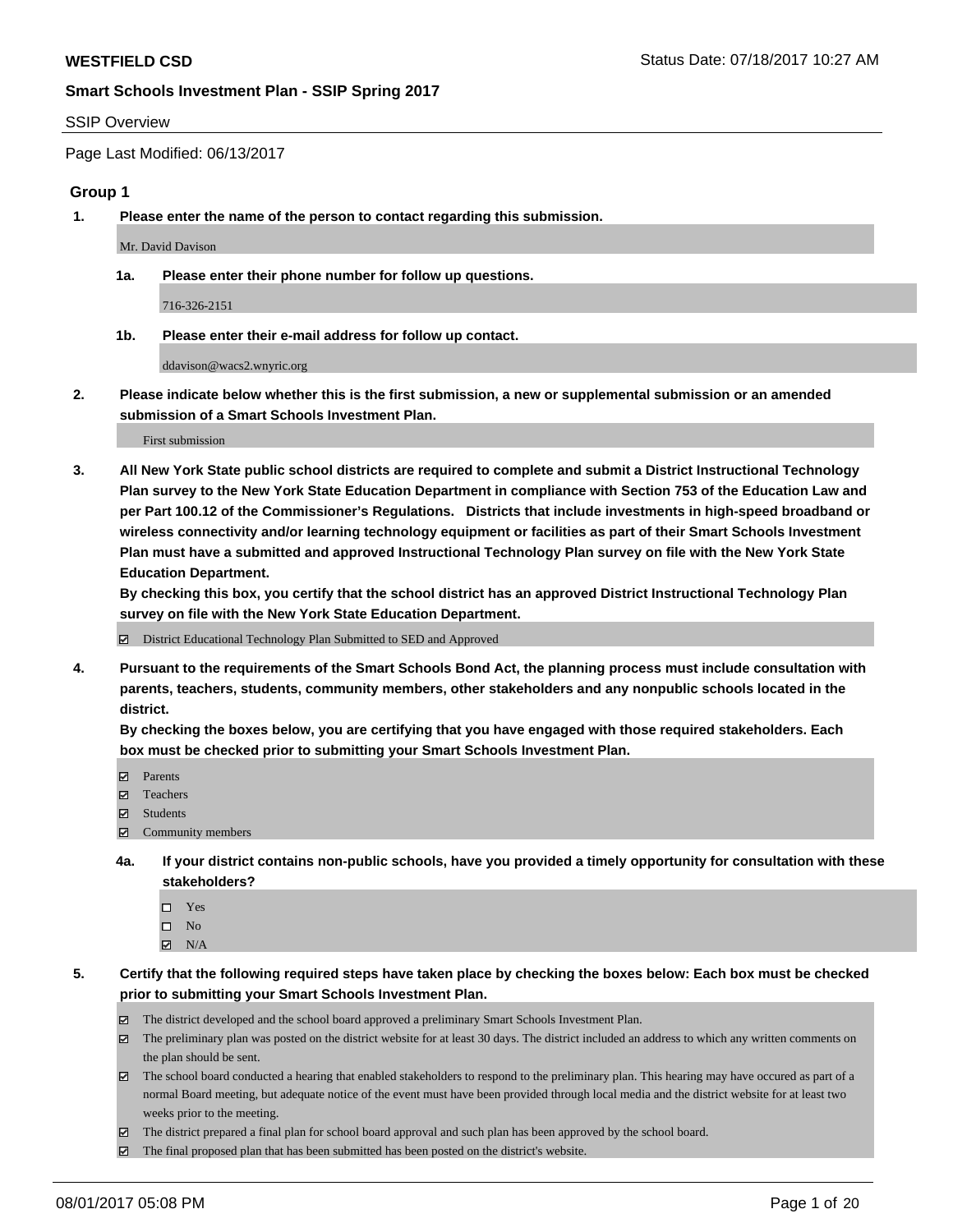### SSIP Overview

Page Last Modified: 06/13/2017

**5a. Please upload the proposed Smart Schools Investment Plan (SSIP) that was posted on the district's website, along with any supporting materials. Note that this should be different than your recently submitted Educational Technology Survey. The Final SSIP, as approved by the School Board, should also be posted on the website and remain there during the course of the projects contained therein.**

PrelimSSIP.pdf BOESSIPPres2017.pdf

**5b. Enter the webpage address where the final Smart Schools Investment Plan is posted. The Plan should remain posted for the life of the included projects.**

http://wacs.wnyric.org/Page/2006

**6. Please enter an estimate of the total number of students and staff that will benefit from this Smart Schools Investment Plan based on the cumulative projects submitted to date.**

850

**7. An LEA/School District may partner with one or more other LEA/School Districts to form a consortium to pool Smart Schools Bond Act funds for a project that meets all other Smart School Bond Act requirements. Each school district participating in the consortium will need to file an approved Smart Schools Investment Plan for the project and submit a signed Memorandum of Understanding that sets forth the details of the consortium including the roles of each respective district.**

 $\Box$  The district plans to participate in a consortium to partner with other school district(s) to implement a Smart Schools project.

**8. Please enter the name and 6-digit SED Code for each LEA/School District participating in the Consortium.**

| <b>Partner LEA/District</b> | <b>ISED BEDS Code</b> |
|-----------------------------|-----------------------|
| (No Response)               | (No Response)         |

**9. Please upload a signed Memorandum of Understanding with all of the participating Consortium partners.**

(No Response)

**10. Your district's Smart Schools Bond Act Allocation is:**

\$802,428

**11. Enter the budget sub-allocations by category that you are submitting for approval at this time. If you are not budgeting SSBA funds for a category, please enter 0 (zero.) If the value entered is \$0, you will not be required to complete that survey question.**

|                                       | Sub-        |
|---------------------------------------|-------------|
|                                       | Allocations |
| <b>School Connectivity</b>            | l 0         |
| Connectivity Projects for Communities | l 0         |
| <b>Classroom Technology</b>           | 588,349     |
| Pre-Kindergarten Classrooms           | l 0         |
| Replace Transportable Classrooms      |             |
| High-Tech Security Features           | l 0         |
| Totals:                               | 588,349     |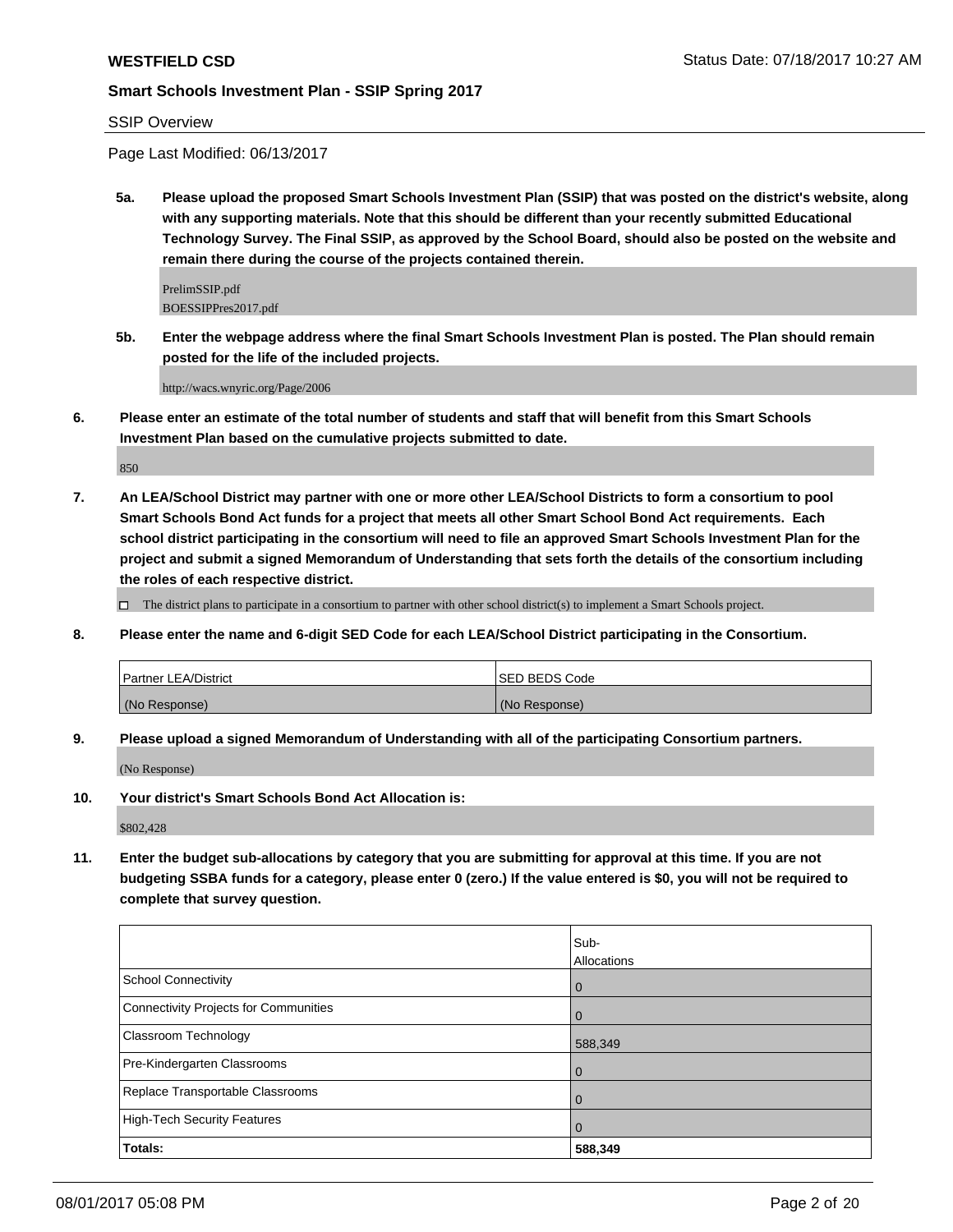#### School Connectivity

### **Group 1**

- **1. In order for students and faculty to receive the maximum benefit from the technology made available under the Smart Schools Bond Act, their school buildings must possess sufficient connectivity infrastructure to ensure that devices can be used during the school day. Smart Schools Investment Plans must demonstrate that:**
	- **sufficient infrastructure that meets the Federal Communications Commission's 100 Mbps per 1,000 students standard currently exists in the buildings where new devices will be deployed, or**
	- **is a planned use of a portion of Smart Schools Bond Act funds, or**
	- **is under development through another funding source.**

**Smart Schools Bond Act funds used for technology infrastructure or classroom technology investments must increase the number of school buildings that meet or exceed the minimum speed standard of 100 Mbps per 1,000 students and staff within 12 months. This standard may be met on either a contracted 24/7 firm service or a "burstable" capability. If the standard is met under the burstable criteria, it must be:**

**1. Specifically codified in a service contract with a provider, and**

**2. Guaranteed to be available to all students and devices as needed, particularly during periods of high demand, such as computer-based testing (CBT) periods.**

**Please describe how your district already meets or is planning to meet this standard within 12 months of plan submission.**

(No Response)

- **1a. If a district believes that it will be impossible to meet this standard within 12 months, it may apply for a waiver of this requirement, as described on the Smart Schools website. The waiver must be filed and approved by SED prior to submitting this survey.**
	- By checking this box, you are certifying that the school district has an approved waiver of this requirement on file with the New York State Education Department.

### **2. Connectivity Speed Calculator (Required)**

|                         | Number of<br><b>Students</b> | Multiply by<br>100 Kbps | Divide by 1000   Current Speed<br>to Convert to | lin Mb    | Expected<br>Speed to be  | <b>Expected Date</b><br>When |
|-------------------------|------------------------------|-------------------------|-------------------------------------------------|-----------|--------------------------|------------------------------|
|                         |                              |                         | Required                                        |           | Attained Within Required |                              |
|                         |                              |                         | Speed in Mb                                     |           | 12 Months                | Speed Will be                |
|                         |                              |                         |                                                 |           |                          | l Met                        |
| <b>Calculated Speed</b> | (No                          | (No Response)           | (No                                             | (No       | (No                      | (No                          |
|                         | Response)                    |                         | Response)                                       | Response) | Response)                | Response)                    |

**3. Describe how you intend to use Smart Schools Bond Act funds for high-speed broadband and/or wireless connectivity projects in school buildings.**

(No Response)

**4. Describe the linkage between the district's District Instructional Technology Plan and the proposed projects. (There should be a link between your response to this question and your response to Question 1 in Part E. Curriculum and Instruction "What are the district's plans to use digital connectivity and technology to improve teaching and learning?)**

(No Response)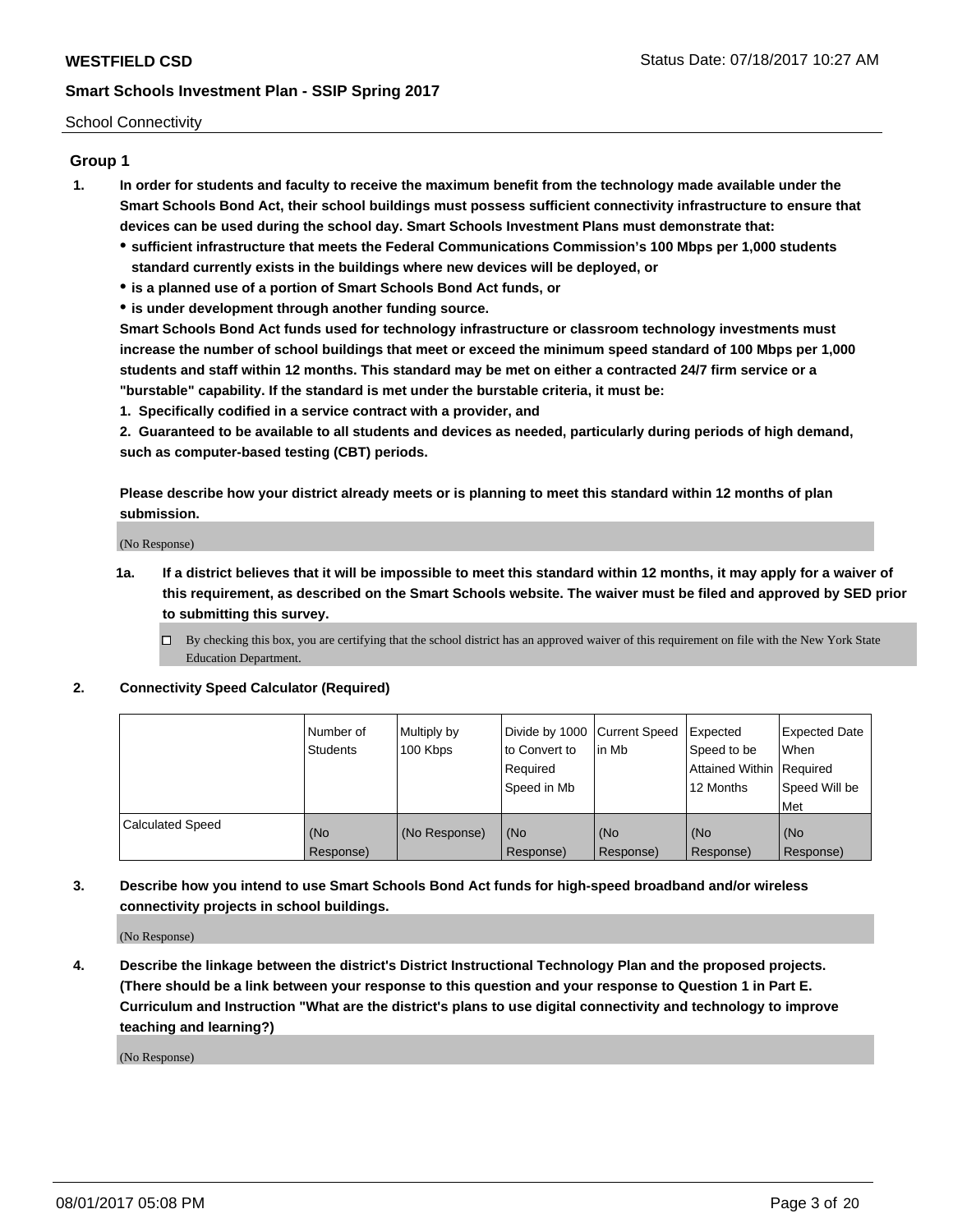School Connectivity

**5. If the district wishes to have students and staff access the Internet from wireless devices within the school building, or in close proximity to it, it must first ensure that it has a robust Wi-Fi network in place that has sufficient bandwidth to meet user demand.**

**Please describe how you have quantified this demand and how you plan to meet this demand.**

(No Response)

**6. As indicated on Page 5 of the guidance, the Office of Facilities Planning will have to conduct a preliminary review of all capital projects, including connectivity projects.**

**Please indicate on a separate row each project number given to you by the Office of Facilities Planning.**

| <b>Project Number</b> |  |
|-----------------------|--|
| (No Response)         |  |

**7. Certain high-tech security and connectivity infrastructure projects may be eligible for an expedited review process as determined by the Office of Facilities Planning.**

**Was your project deemed eligible for streamlined review?**

(No Response)

**8. Include the name and license number of the architect or engineer of record.**

| <b>Name</b>   | l License Number |
|---------------|------------------|
| (No Response) | (No Response)    |

**9. If you are submitting an allocation for School Connectivity complete this table. Note that the calculated Total at the bottom of the table must equal the Total allocation for this category that you entered in the SSIP Overview overall budget.** 

|                                                   | Sub-              |
|---------------------------------------------------|-------------------|
|                                                   | <b>Allocation</b> |
| Network/Access Costs                              | (No Response)     |
| Outside Plant Costs                               | (No Response)     |
| <b>School Internal Connections and Components</b> | (No Response)     |
| <b>Professional Services</b>                      | (No Response)     |
| Testing                                           | (No Response)     |
| <b>Other Upfront Costs</b>                        | (No Response)     |
| <b>Other Costs</b>                                | (No Response)     |
| Totals:                                           | 0                 |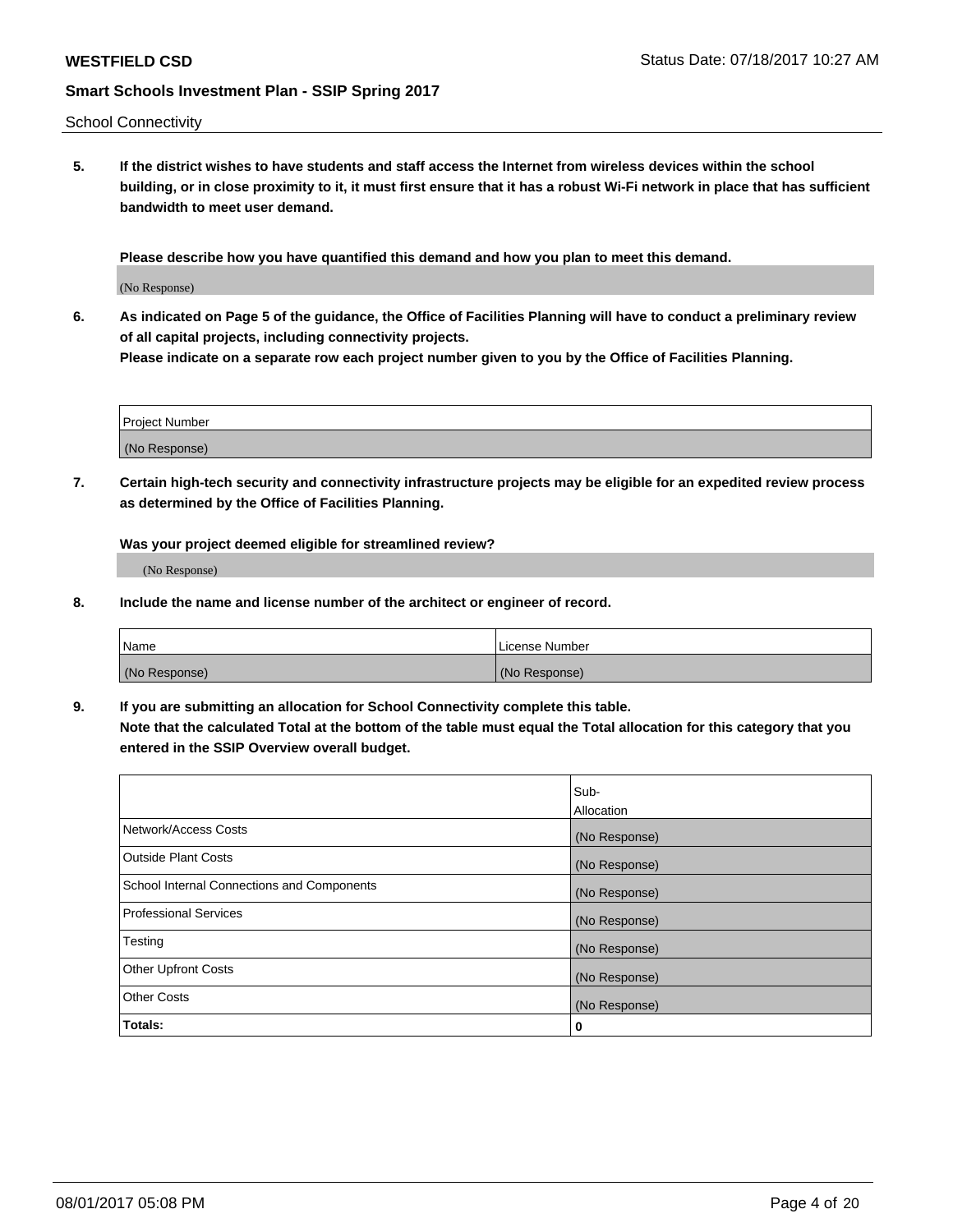School Connectivity

**10. Please detail the type, quantity, per unit cost and total cost of the eligible items under each sub-category. This is especially important for any expenditures listed under the "Other" category. All expenditures must be eligible for tax-exempt financing to be reimbursed through the SSBA. Sufficient detail must be provided so that we can verify this is the case. If you have any questions, please contact us directly through smartschools@nysed.gov. NOTE: Wireless Access Points should be included in this category, not under Classroom Educational Technology, except those that will be loaned/purchased for nonpublic schools. Add rows under each sub-category for additional items, as needed.**

| Select the allowable expenditure | Item to be purchased | Quantity      | Cost per Item | <b>Total Cost</b> |
|----------------------------------|----------------------|---------------|---------------|-------------------|
| type.                            |                      |               |               |                   |
| Repeat to add another item under |                      |               |               |                   |
| each type.                       |                      |               |               |                   |
| (No Response)                    | (No Response)        | (No Response) | (No Response) | (No Response)     |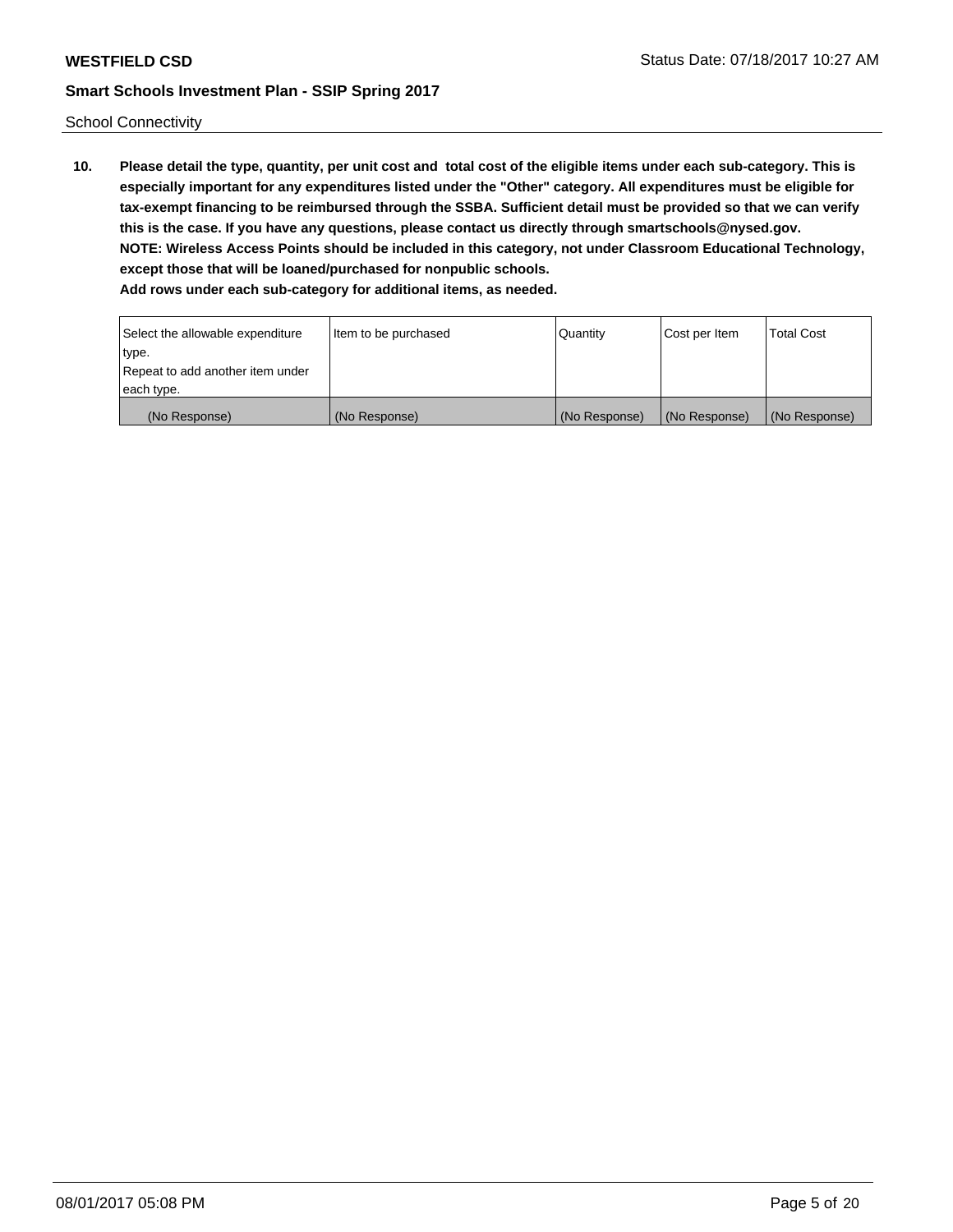Community Connectivity (Broadband and Wireless)

### **Group 1**

**1. Describe how you intend to use Smart Schools Bond Act funds for high-speed broadband and/or wireless connectivity projects in the community.**

(No Response)

**2. Please describe how the proposed project(s) will promote student achievement and increase student and/or staff access to the Internet in a manner that enhances student learning and/or instruction outside of the school day and/or school building.**

(No Response)

**3. Community connectivity projects must comply with all the necessary local building codes and regulations (building and related permits are not required prior to plan submission).**

 $\Box$  I certify that we will comply with all the necessary local building codes and regulations.

**4. Please describe the physical location of the proposed investment.**

(No Response)

**5. Please provide the initial list of partners participating in the Community Connectivity Broadband Project, along with their Federal Tax Identification (Employer Identification) number.**

| <b>Project Partners</b> | l Federal ID # |
|-------------------------|----------------|
| (No Response)           | (No Response)  |

**6. If you are submitting an allocation for Community Connectivity, complete this table. Note that the calculated Total at the bottom of the table must equal the Total allocation for this category that you entered in the SSIP Overview overall budget.**

|                                    | Sub-Allocation |
|------------------------------------|----------------|
| Network/Access Costs               | (No Response)  |
| Outside Plant Costs                | (No Response)  |
| <b>Tower Costs</b>                 | (No Response)  |
| <b>Customer Premises Equipment</b> | (No Response)  |
| Professional Services              | (No Response)  |
| Testing                            | (No Response)  |
| <b>Other Upfront Costs</b>         | (No Response)  |
| <b>Other Costs</b>                 | (No Response)  |
| Totals:                            | 0              |

**7. Please detail the type, quantity, per unit cost and total cost of the eligible items under each sub-category. This is especially important for any expenditures listed under the "Other" category. All expenditures must be capital-bond eligible to be reimbursed through the SSBA. If you have any questions, please contact us directly through smartschools@nysed.gov.**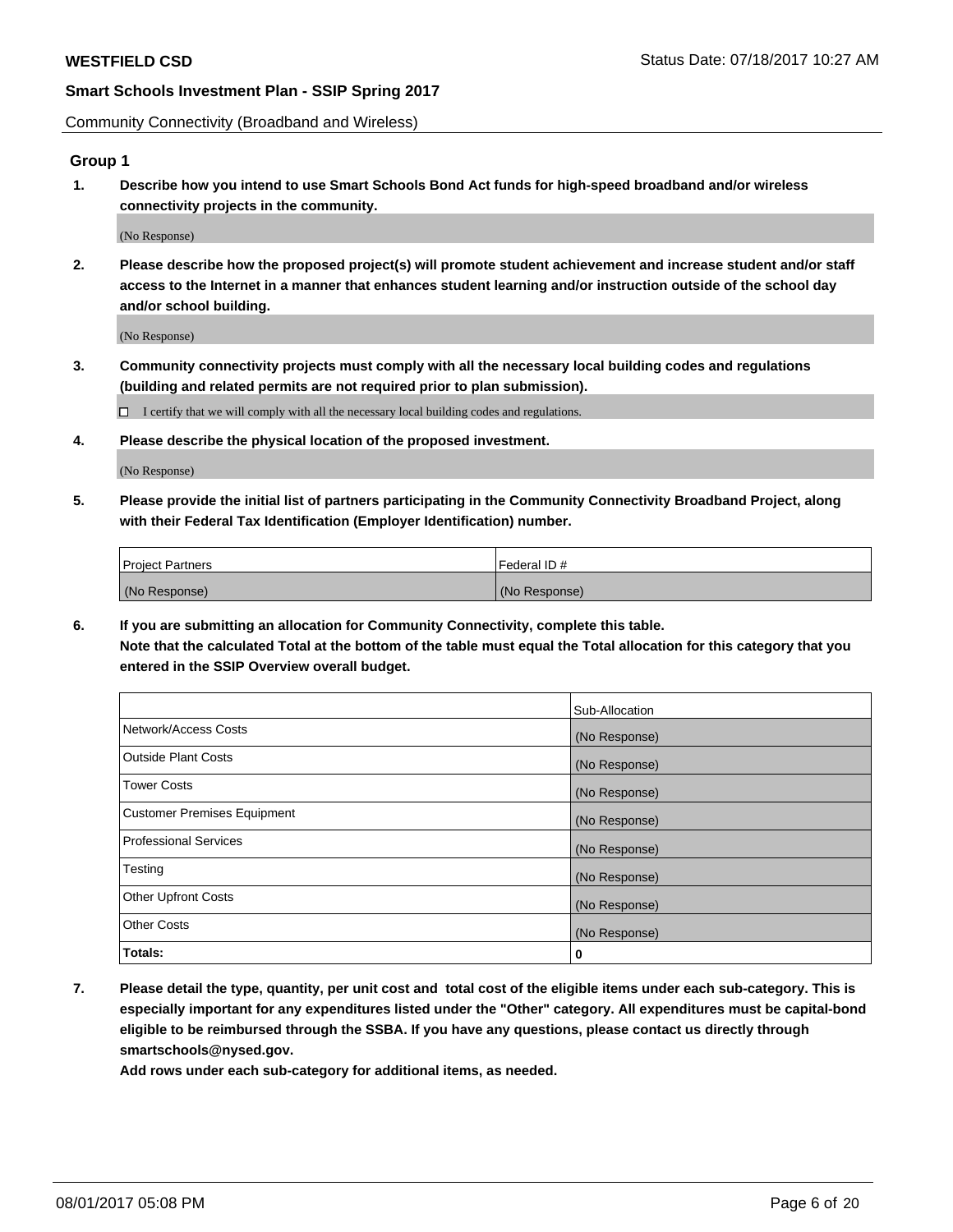Community Connectivity (Broadband and Wireless)

| Select the allowable expenditure | Item to be purchased | Quantity      | Cost per Item | <b>Total Cost</b> |
|----------------------------------|----------------------|---------------|---------------|-------------------|
| type.                            |                      |               |               |                   |
| Repeat to add another item under |                      |               |               |                   |
| each type.                       |                      |               |               |                   |
| (No Response)                    | (No Response)        | (No Response) | (No Response) | (No Response)     |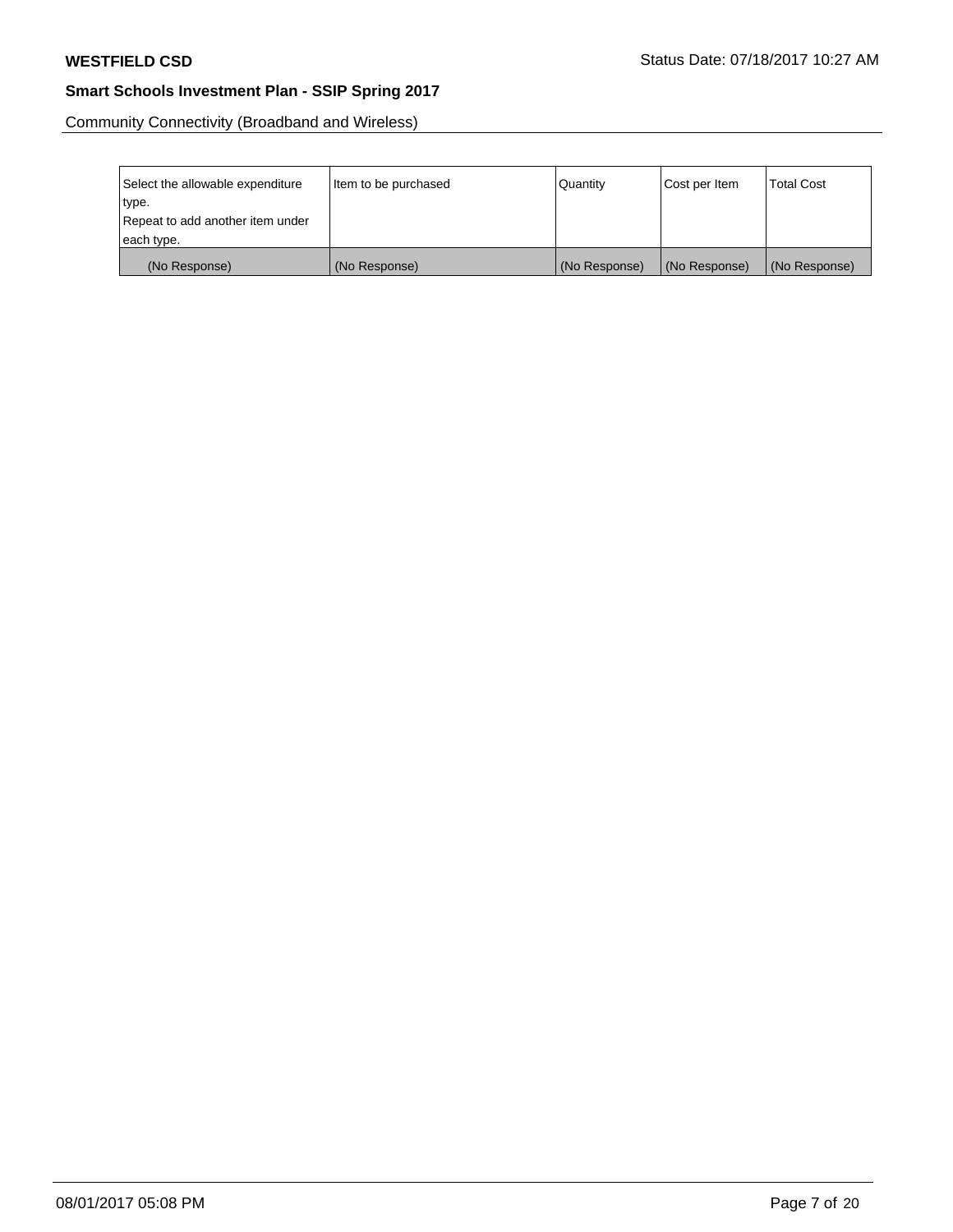### Classroom Learning Technology

Page Last Modified: 06/09/2017

### **Questions**

**1. In order for students and faculty to receive the maximum benefit from the technology made available under the Smart Schools Bond Act, their school buildings must possess sufficient connectivity infrastructure to ensure that devices can be used during the school day. Smart Schools Investment Plans must demonstrate that sufficient infrastructure that meets the Federal Communications Commission's 100 Mbps per 1,000 students standard currently exists in the buildings where new devices will be deployed, or is a planned use of a portion of Smart Schools Bond Act funds, or is under development through another funding source.**

**Smart Schools Bond Act funds used for technology infrastructure or classroom technology investments must increase the number of school buildings that meet or exceed the minimum speed standard of 100 Mbps per 1,000 students and staff within 12 months. This standard may be met on either a contracted 24/7 firm service or a "burstable" capability. If the standard is met under the burstable criteria, it must be:**

- **1. Specifically codified in a service contract with a provider, and**
- **2. Guaranteed to be available to all students and devices as needed, particularly during periods of high demand, such as computer-based testing (CBT) periods.**

**Please describe how your district already meets or is planning to meet this standard within 12 months of plan submission.**

The district currently meets the standard, we have 144 Mbps for our students.

- **1a. If a district believes that it will be impossible to meet this standard within 12 months, it may apply for a waiver of this requirement, as described on the Smart Schools website. The waiver must be filed and approved by SED prior to submitting this survey.**
	- $\Box$  By checking this box, you are certifying that the school district has an approved waiver of this requirement on file with the New York State Education Department.

### **2. Connectivity Speed Calculator (Required)**

|                         | I Number of<br><b>Students</b> | Multiply by<br>100 Kbps | Divide by 1000   Current Speed<br>to Convert to<br>Required<br>Speed in Mb | lin Mb | Expected<br>Speed to be<br>Attained Within Required<br>12 Months | Expected Date<br>When<br>Speed Will be<br>Met |
|-------------------------|--------------------------------|-------------------------|----------------------------------------------------------------------------|--------|------------------------------------------------------------------|-----------------------------------------------|
| <b>Calculated Speed</b> | 670                            | 67,000                  | l 67                                                                       | 144    | 866.7                                                            | 4/2018                                        |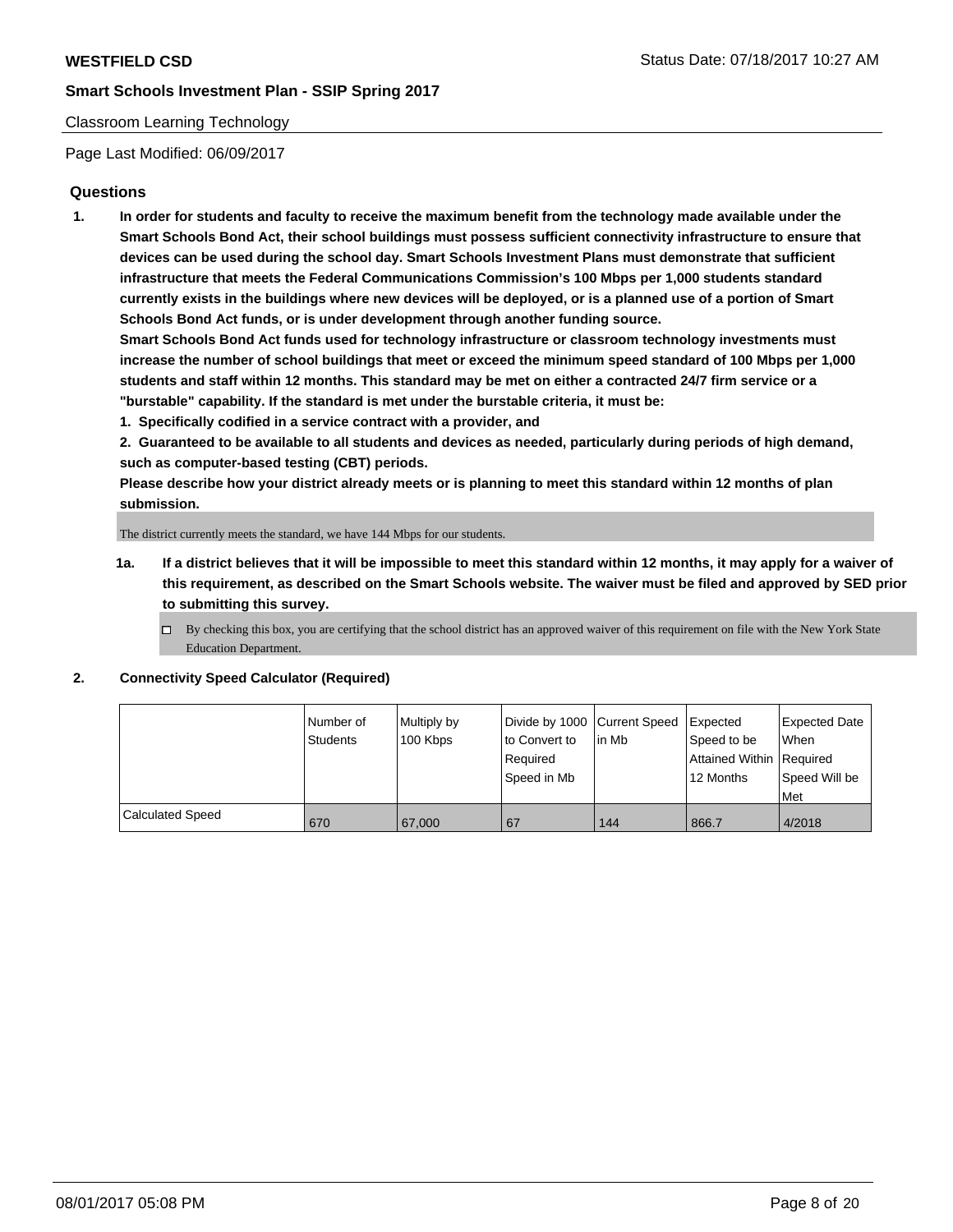### Classroom Learning Technology

Page Last Modified: 06/09/2017

**3. If the district wishes to have students and staff access the Internet from wireless devices within the school building, or in close proximity to it, it must first ensure that it has a robust Wi-Fi network in place that has sufficient bandwidth to meet user demand.**

**Please describe how you have quantified this demand and how you plan to meet this demand.**

Currently 100% of our instructional space has wireless coverage provided by wireless access points. We use a wireless controller and the switch speed is 1Gbps. In the fall of 2015 we submitted an e-Rate project to upgrade our current wireless system. This project includes:

- 1 (7205-K12-128-US) Aruba 7205 K-12 EDU Bundle, 128 License and Support. Bundle includes Aruba 7205 Mobility Controller. Restricted Regulatory Domain, US only. Bundle also includes 128 Access Point, 128 Policy Enforcement Firewall and 128 RFProtect licenses.
- 1 (7205-US) Aruba 7205, 2x 10GBASE-X (SFP+), Restricted Regulatory Domain.
- 30 (AP-220-MNT-W1) Aruba Access Point Mount Kit (basic, flat surface).
- 128 (AP-315) Aruba AP-315 Wireless Access Point, 802.11n/ac, 4x4:4 MU-MIMO, dual radio, integrated antennas
- 140 (AW-K12-1) AirWave software license for a single device (AP, controller, switch, etc.)
- 1 (SFP-10GE-SR) 10GBASE-SR SFP+; 850nm pluggable 10GbE optic; LC connector; up to 300 meters over multi-mode fiber (Type OM3) or 400 meters with OM4
- 5 (AL1905E21-E6) STACKABLE 1000W AC POE+ POWER SUPPLY. FOR USE IN 4X00 PWR+, NA PC
- 5 (AL4800E78-E6) ERS 4850GTS with 48 10/100/1000 & 2 SFP ports plus 2 SFP+ ports & HiStack ports

During the 2016 capital project cat 6a cables were run throughout the building to support this new system. Once this e-Rate project gets approved by the state, our wireless speed will increase to the theoretical max speed of 802.11ac which is eight(8) 160MHz 256-QAM channels, each of which are capable of 866.7Mbps.

**4. All New York State public school districts are required to complete and submit an Instructional Technology Plan survey to the New York State Education Department in compliance with Section 753 of the Education Law and per Part 100.12 of the Commissioner's Regulations.**

**Districts that include educational technology purchases as part of their Smart Schools Investment Plan must have a submitted and approved Instructional Technology Plan survey on file with the New York State Education Department.**

By checking this box, you are certifying that the school district has an approved Instructional Technology Plan survey on file with the New York State Education Department.

## **5. Describe the devices you intend to purchase and their compatibility with existing or planned platforms or systems. Specifically address the adequacy of each facility's electrical, HVAC and other infrastructure necessary to install and support the operation of the planned technology.**

The district is proposing to purchase Dell Latitude 3189 BTX 2-1 laptop computers to begin implementation of 1-1 devices for students receiving Special Education Services, Academic Intervention Services (AIS), English Language Learners (ELL)/ English as a New Language (ENL) and grades 2,3,4,7 and 10. Laptops will also be purchased for Elementary Library, Art and Music classrooms. The specs are: Intel® Pentium® Processor N4200 (6W, 2M cache, up to 2.5 GHz) Win10 Pro 64bit Nat'l Aca Val+. K12 EDU only. 4GB 1600MHz LPDDR3 1, 128GB M.2 2280 SSD Black WLAN Touch LCD Cover 11.6" HD IPS 16:9 (1366 x 768) Touch with Corning® Gorilla® Glass NBT Internal US English Qwerty Non-backlit Keyboard Intel Dual Band Wireless-AC 7265 Wireless Driver 42 Whr ExpressCharge Capable (Prismastic)

These devices are compatible with both of our cloud applications (G-Suite and o365). These laptop devices will be stored in charging carts powered by dedicated outlets initially. The future plan is to allow the devices to go home with the students.

Laptops for the elementary students will also have headsets and a three button mouse. The district proposes to purchase the following: Headset Stereo Listening First 5.5' plug (Califone 3068 AV) and the Dell optical mouse - MS116 (black)

All classrooms currently have mounted interactive white boards with projectors. The district plans to replace aging boards and projectors with newer models which have multi-touch capabilities and have a diagonal of 87". The district is proposing to purchase the following: SBX885Kit 87" 800

Series SMART Board & Pen Tray and RS670i Fixed Rail System for Integrated Unit with wall mounted projectors such as HIT

HITHASWM03 WALLARM MOUNT FOR 03 UST MODELS, HIT HITCPAX2505 PROJ- 2700L XGA ULTRA SHORT THROW 2 HDMI(REGISTERED)

The district is proposing to purchase Dell OptiPlex 5040 desktops for the Interactive Boards for all the classrooms. The specs are: OptiPlex 5040 SFF: Intel Core i5-6500 (QC/6MB/4T/3.2GHz/65W); supports 1 Windows 7/8.1/10/Linux, 8GB (1x8GB) 1600MHz DDR3L,M.2 128GB SATA Class 20 Solid State Drive Memory. These devices are compatible with all of our current applications.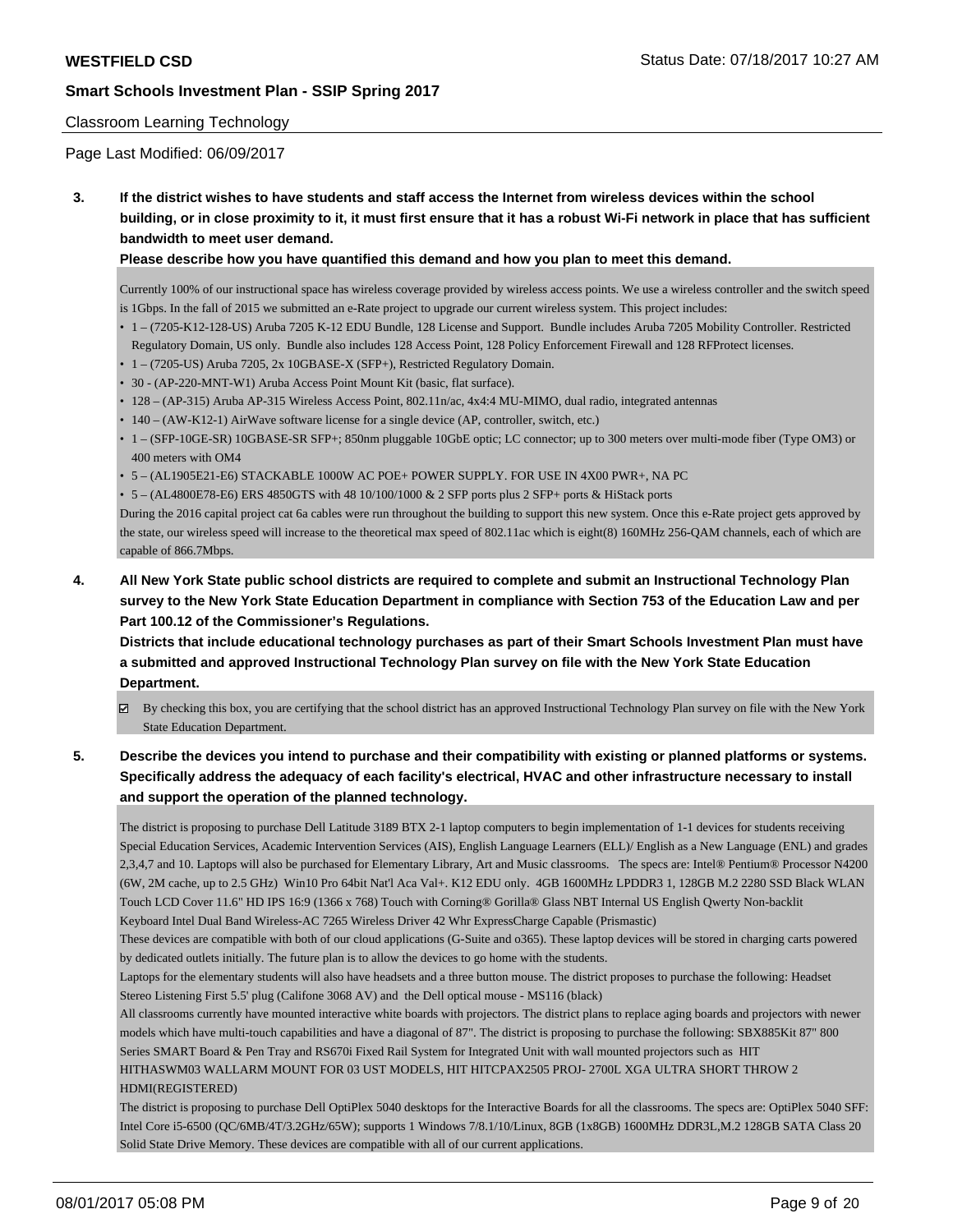### Classroom Learning Technology

Page Last Modified: 06/09/2017

### **6. Describe how the proposed technology purchases will:**

- **> enhance differentiated instruction;**
- **> expand student learning inside and outside the classroom;**
- **> benefit students with disabilities and English language learners; and**
- **> contribute to the reduction of other learning gaps that have been identified within the district.**

**The expectation is that districts will place a priority on addressing the needs of students who struggle to succeed in a rigorous curriculum. Responses in this section should specifically address this concern and align with the district's Instructional Technology Plan (in particular Question 2 of E. Curriculum and Instruction: "Does the district's instructional technology plan address the needs of students with disabilities to ensure equitable access to instruction, materials and assessments?" and Question 3 of the same section: "Does the district's instructional technology plan address the provision of assistive technology specifically for students with disabilities to ensure access to and participation in the general curriculum?"**

#### **Enhancing Differentiated Instruction:**

**Technology allows for the natural differentiation of classroom instruction. The laptops the district has selected will allow for both whole group and individualized instruction. The devices will be outfitted with the proper software and applications to allow students to actively participate in daily instruction, and receive additional practice or reinforcement as needed. Teachers will be able to design cohesive lessons that can be leveled to students needs and the convertible 2 in 1 laptop design will allow for maximum functionality required to meet student needs. These lessons can easily be adjusted to accommodate various student strengths and weaknesses, and can also be used to assess student learning, providing students with feedback. To facilitate the success of our 1:1 initiative, the district has purchased Schoology learning management system (LMS).** 

**Expanding Learning Inside and Outside of the Classroom:**

**The devices, coupled with carefully planned professional development for teachers, will enhance and accelerate learning in and out of the classroom. In the classroom, teachers will be able to increase the variety of materials used within a lesson, naturally creating an engaging environment for learning and greater collaboration amongst students with the use of the laptops and new interactive boards. The technology allows students to access information in various digital forms. Using cloud services, like G-Suite and o365, will allow students to access materials at any time, while allowing them to collaborate in new and innovative ways. During the first stages of 1:1 digital conversion the devices will be housed in district, but eventually the students in specified secondary grade levels will take them home. Having their devices at home will afford students similar benefits as they see in class, while enhancing their ability to research, develop and utilize tools that help them become twenty first century learners. Having the devices at home would also remove limitations that previously existed for students lacking personal devices at home. The decision to purchase the 2 in 1 laptops provides the ability to utilize these tools even in the absence of a network connection. The devices will automatically sync with cloud services once back in network. The district network resources are being shared with the public library after school hours, providing opportunities for students to connect to the network when they do not have internet access at home.**

**Benefits to Students with Disabilities and English Language Learners:**

**Once our 1:1 initiative is fully implemented, students in grades 5-12 will have been assigned their own devices, which will be individualized with tools to help students with disabilities or language barriers. Elementary classrooms will be provided with devices for student use with the same capabilities. These devices will further promote differentiated instruction preK-12. Additionally, OS accessibility modes (reading/speech capabilities, high contrast mode, etc.) can be utilized and add-on accessories used where needed (i.e. document scanners, adaptive keyboards/pointing devices). The touch screen feature will provide another form of access for students with disabilities. For English language learners, language applications and software can be installed, and the native language of the operating system can be changed when necessary. The Schoology platform will allow all stakeholders, teachers, classroom support staff, parents and students to readily access instructional materials and assignments. The platform also provides the ability to monitor student growth.**

**Reducing the District's Identified Learning Gaps:**

**Assessment tools such as iReady can easily be accessed on the devices the district selected. These tools will not only allow teachers and students to monitor progress, but will also allow for remediation and differentiation. Several content areas use digital curriculum that will assist in reducing the gaps in core subject areas. Horizontal and vertical collaborative planning could also eliminate academic gaps. Schoology provides additional pathways to monitor and reduce gaps in learning.**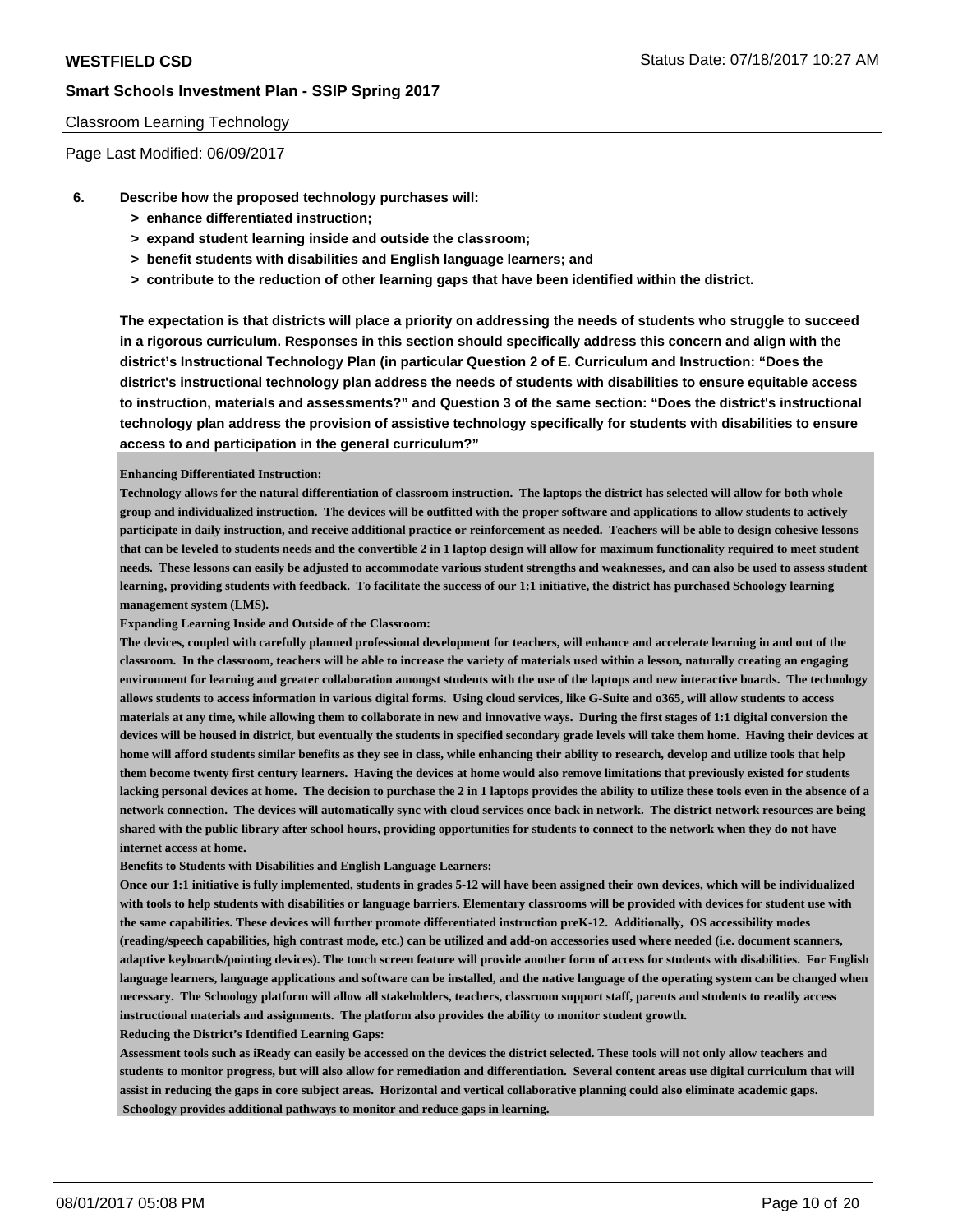### Classroom Learning Technology

Page Last Modified: 06/09/2017

**7. Where appropriate, describe how the proposed technology purchases will enhance ongoing communication with parents and other stakeholders and help the district facilitate technology-based regional partnerships, including distance learning and other efforts.**

The use of the Learning Management System (LMS) and Cloud-based services on devices will enhance ongoing communication. Parents will be able to view student assignments and monitor progress as well as communicate with teachers through the LMS. Devices can be used to partner with students and teachers both regionally and globally. We currently offer distance learning opportunities and use of these devices will facilitate communication and collaboration between students and instructors. Students will use the devices to complete college course work, Advanced Placement course work, distance learning course work, and to participate in interactive video conferences, and other live streaming events.

**8. Describe the district's plan to provide professional development to ensure that administrators, teachers and staff can employ the technology purchased to enhance instruction successfully.**

**Note: This response should be aligned and expanded upon in accordance with your district's response to Question 1 of F. Professional Development of your Instructional Technology Plan: "Please provide a summary of professional development offered to teachers and staff, for the time period covered by this plan, to support technology to enhance teaching and learning. Please include topics, audience and method of delivery within your summary."**

**Professional development (PD) for staff will be a critical component of 1:1 device implementation and will align with our district's Professional Development and Instructional Technology and Plans. Carefully designed PD provides a continuous and systematic process for professionals to develop, increase and refine their skills. Multiple levels of training and staff development must be offered to teachers, support staff and administration so they feel empowered to use the technology to facilitate their own productivity. Offerings must be diverse enough to address the needs of all staff; however, this spectrum of diversity should be orchestrated to move all staff toward the common goal. One of our district PD goals, as stated in our PD plan, is to continue the infusion of technology into classroom instruction and student learning throughout all grade levels. Initial training will include the basics of the laptop devices and digital conversion of their instructional curriculum using the Schoology platform. The number of staff development days taking place for the district has been increased for the 2017-2018 school year to accommodate the increased needs. During the school year some of the district's PD will focus on technology tools and skills that teachers can utilize for instruction with all students. Technology topics will include:**

- **• Schoology**
- **• 1:1 Digital Conversion**
- **• G-Suite**
- **• o365**
- **• iReady assessment training**

**• Training and curriculum work around specific content areas with digital content: Math- 6-8 enVisionmath and Social Studies – Putnam North Westchester SSELA, New Visions Global Studies**

**Additional training will take place through Erie 1's Common Set of Learning Objectives (CSLO) technology professional development, Erie 2 BOCES Integrated Education Services (IES), and within the district. Training may be offered in person, as well as online through webinars. Staff are encouraged to attend these trainings and attendance is supported by administration. Staff have been surveyed concerning their professional development needs, preferred times for trainings and willingness to share ideas and to turnkey train colleagues. We will continue to survey staff throughout the process.**

**Goals for staff in regards to the use of technological devices to increase student achievement:**

- **• Familiarity with online applications and assessment tools**
- **• Development of technology integrated curriculum in classrooms using NY state standards**
- **• Integration of coursework into Schoology LMS**
- **• Pedagogical awareness of technology best practices**
- **• Utilization of cloud services**
- **• Improved internal and external communication with students and families**
- **• Continued use of interactive whiteboards**
- **• Awareness of strategies to foster digital citizenship amongst students**

**To realize these goals the district will continue participation in BOCES and Model School Cosers, and utilize resources available in-house.**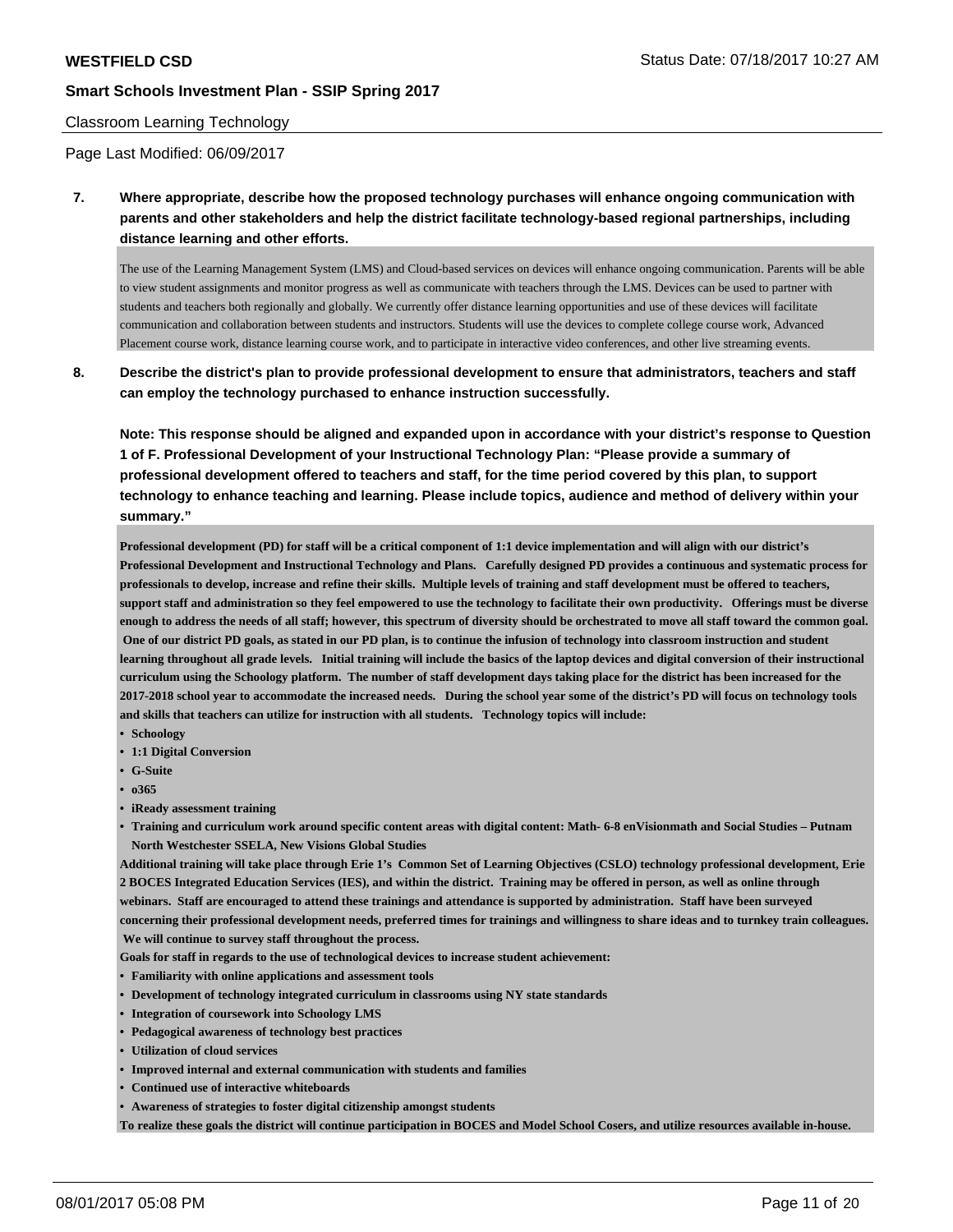#### Classroom Learning Technology

Page Last Modified: 06/09/2017

**9. Districts must contact the SUNY/CUNY teacher preparation program that supplies the largest number of the district's new teachers to request advice on innovative uses and best practices at the intersection of pedagogy and educational technology.**

By checking this box, you certify that you have contacted the SUNY/CUNY teacher preparation program that supplies the largest number of your new teachers to request advice on these issues.

**9a. Please enter the name of the SUNY or CUNY Institution that you contacted.**

Fredonia

**9b. Enter the primary Institution phone number.**

716-673-3111

**9c. Enter the name of the contact person with whom you consulted and/or will be collaborating with on innovative uses of technology and best practices.**

Dr. Cindy Bird and Dr. Barbara Nolan

**10. A district whose Smart Schools Investment Plan proposes the purchase of technology devices and other hardware must account for nonpublic schools in the district.**

**Are there nonpublic schools within your school district?**

Yes

 $\boxtimes$  No

**11. Nonpublic Classroom Technology Loan Calculator**

**The Smart Schools Bond Act provides that any Classroom Learning Technology purchases made using Smart Schools funds shall be lent, upon request, to nonpublic schools in the district. However, no school district shall be required to loan technology in amounts greater than the total obtained and spent on technology pursuant to the Smart Schools Bond Act and the value of such loan may not exceed the total of \$250 multiplied by the nonpublic school enrollment in the base year at the time of enactment.**

**See:**

**http://www.p12.nysed.gov/mgtserv/smart\_schools/docs/Smart\_Schools\_Bond\_Act\_Guidance\_04.27.15\_Final.pdf.**

|                                     | 1. Classroom<br>Technology<br>Sub-allocation | l 2. Public<br>Enrollment<br>$(2014-15)$ | 3. Nonpublic<br>Enrollment<br>(2014-15) | l 4. Sum of<br>Public and<br>Nonpublic<br>Enrollment | 15. Total Per<br>Pupil Sub-<br>l allocation | l 6. Total<br>Nonpublic Loan<br>Amount                                                        |
|-------------------------------------|----------------------------------------------|------------------------------------------|-----------------------------------------|------------------------------------------------------|---------------------------------------------|-----------------------------------------------------------------------------------------------|
| Calculated Nonpublic Loan<br>Amount |                                              |                                          |                                         |                                                      |                                             | (No Response)   (No Response)   (No Response)   (No Response)   (No Response)   (No Response) |

- **12. To ensure the sustainability of technology purchases made with Smart Schools funds, districts must demonstrate a long-term plan to maintain and replace technology purchases supported by Smart Schools Bond Act funds. This sustainability plan shall demonstrate a district's capacity to support recurring costs of use that are ineligible for Smart Schools Bond Act funding such as device maintenance, technical support, Internet and wireless fees, maintenance of hotspots, staff professional development, building maintenance and the replacement of incidental items. Further, such a sustainability plan shall include a long-term plan for the replacement of purchased devices and equipment at the end of their useful life with other funding sources.**
	- $\boxtimes$  By checking this box, you certify that the district has a sustainability plan as described above.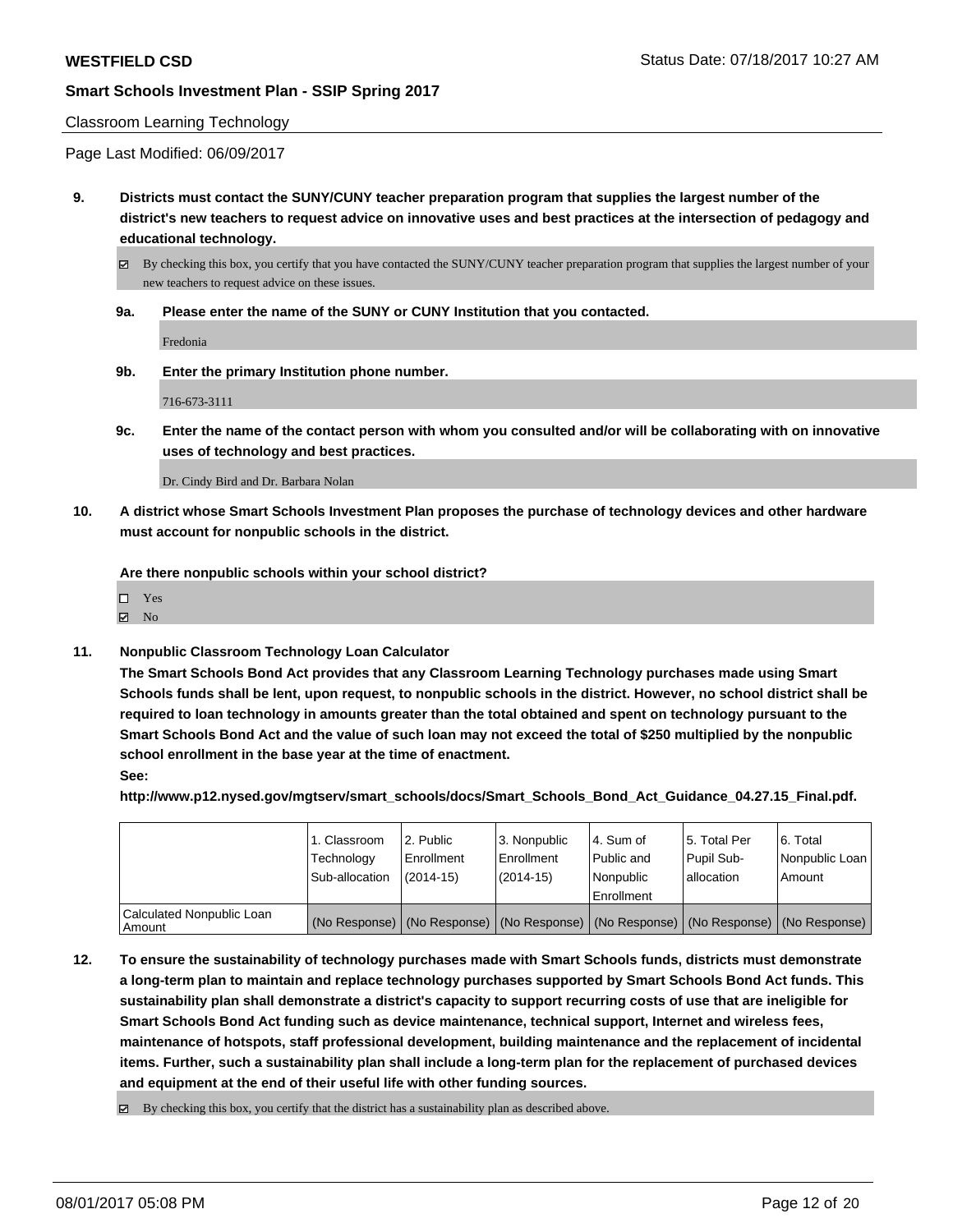### Classroom Learning Technology

Page Last Modified: 06/09/2017

**13. Districts must ensure that devices purchased with Smart Schools Bond funds will be distributed, prepared for use, maintained and supported appropriately. Districts must maintain detailed device inventories in accordance with generally accepted accounting principles.**

By checking this box, you certify that the district has a distribution and inventory management plan and system in place.

**14. If you are submitting an allocation for Classroom Learning Technology complete this table. Note that the calculated Total at the bottom of the table must equal the Total allocation for this category that you entered in the SSIP Overview overall budget.**

|                          | Sub-Allocation |
|--------------------------|----------------|
| Interactive Whiteboards  | 93,555         |
| Computer Servers         | $\overline{0}$ |
| <b>Desktop Computers</b> | 43,200         |
| <b>Laptop Computers</b>  | 325,600        |
| <b>Tablet Computers</b>  | $\overline{0}$ |
| <b>Other Costs</b>       | 125,994        |
| Totals:                  | 588,349        |

**15. Please detail the type, quantity, per unit cost and total cost of the eligible items under each sub-category. This is especially important for any expenditures listed under the "Other" category. All expenditures must be capital-bond eligible to be reimbursed through the SSBA. If you have any questions, please contact us directly through smartschools@nysed.gov.**

**Please specify in the "Item to be Purchased" field which specific expenditures and items are planned to meet the district's nonpublic loan requirement, if applicable.**

**NOTE: Wireless Access Points that will be loaned/purchased for nonpublic schools should ONLY be included in this category, not under School Connectivity, where public school districts would list them.**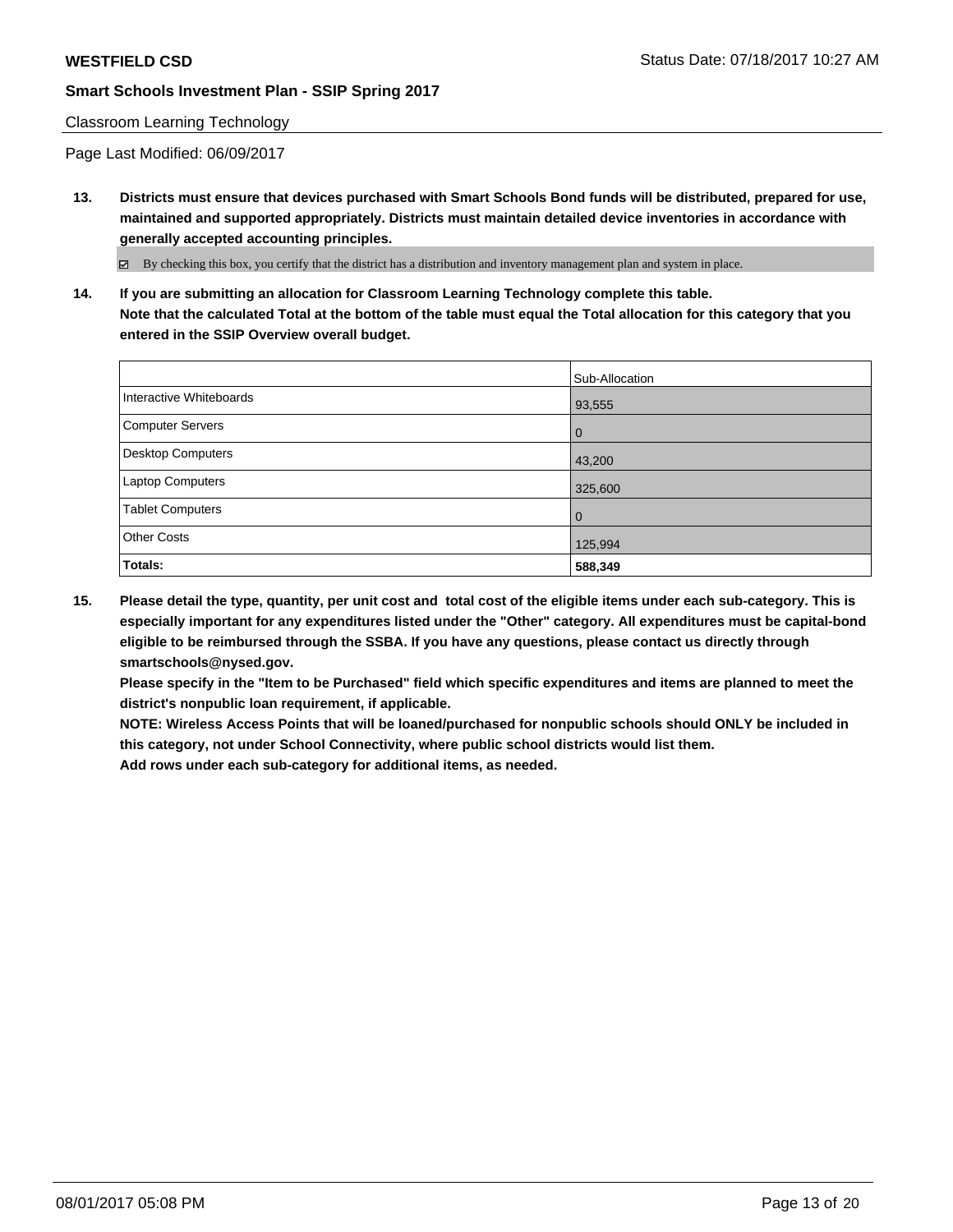# Classroom Learning Technology

Page Last Modified: 06/09/2017

| Select the allowable expenditure<br>type.<br>Repeat to add another item under<br>each type. | Item to be Purchased                                                | Quantity | Cost per Item | <b>Total Cost</b> |
|---------------------------------------------------------------------------------------------|---------------------------------------------------------------------|----------|---------------|-------------------|
| <b>Laptop Computers</b>                                                                     | Dell Latitude 3189 Convertible or<br>comparable                     | 740      | 440           | 325,600           |
| <b>Other Costs</b>                                                                          | Gumdrop Droptech Case or<br>comparable                              | 739      | 50            | 36,950            |
| <b>Other Costs</b>                                                                          | Dell Optical Mouse or comparable                                    | 248      | 10            | 2,480             |
| <b>Other Costs</b>                                                                          | Califone Listening First 280BL Headset<br>or comparable             | 247      | 7             | 1,729             |
| <b>Other Costs</b>                                                                          | Laptop Storage/Charging Cart -30 unit<br>or comparable (if needed)  | 19       | 1,600         | 30,400            |
| <b>Other Costs</b>                                                                          | Laptop Storage/Charging Cart -5 units<br>or comparable (if needed)  | 10       | 545           | 5,450             |
| <b>Other Costs</b>                                                                          | Laptop Storage/Charging Cart -10<br>units or comparable (if needed) | 19       | 625           | 11,875            |
| <b>Desktop Computers</b>                                                                    | Dell Optiplex 5040 with display adaptor<br>or comparable            | 80       | 540           | 43,200            |
| Interactive Whiteboards                                                                     | SMART Board X885 with rail kit or<br>comparable                     | 33       | 2,835         | 93,555            |
| <b>Other Costs</b>                                                                          | HITCPAX2505 Ultra short throw 2<br>HDMI Projector or comparable     | 36       | 885           | 31,860            |
| <b>Other Costs</b>                                                                          | <b>HITHASWM03 Wallarm Mount or</b><br>comparable                    | 35       | 150           | 5,250             |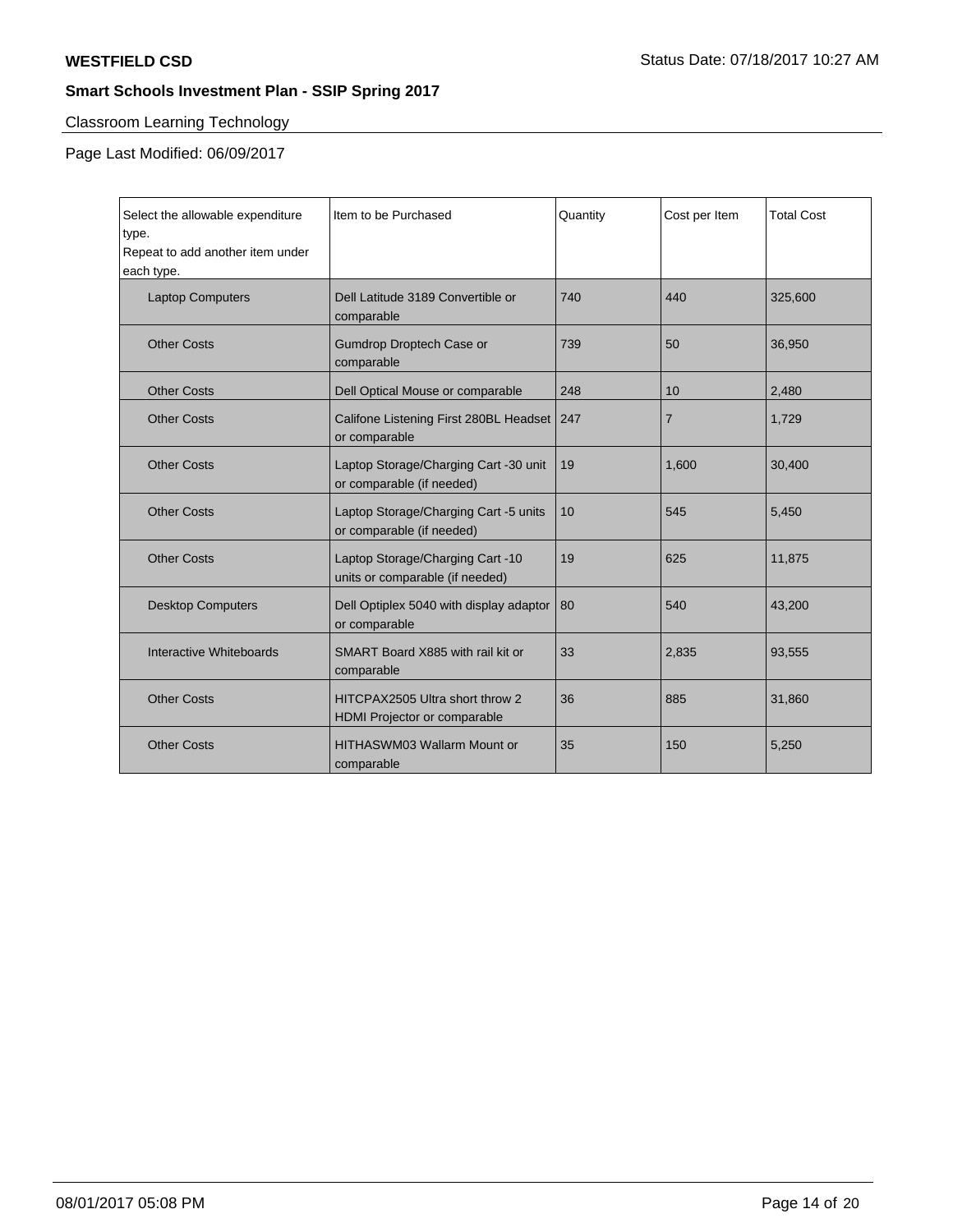### Pre-Kindergarten Classrooms

Page Last Modified: 06/13/2017

### **Group 1**

**1. Provide information regarding how and where the district is currently serving pre-kindergarten students and justify the need for additional space with enrollment projections over 3 years.**

(No Response)

- **2. Describe the district's plan to construct, enhance or modernize education facilities to accommodate prekindergarten programs. Such plans must include:**
	- **Specific descriptions of what the district intends to do to each space;**
	- **An affirmation that pre-kindergarten classrooms will contain a minimum of 900 square feet per classroom;**
	- **The number of classrooms involved;**
	- **The approximate construction costs per classroom; and**
	- **Confirmation that the space is district-owned or has a long-term lease that exceeds the probable useful life of the improvements.**

(No Response)

**3. Smart Schools Bond Act funds may only be used for capital construction costs. Describe the type and amount of additional funds that will be required to support ineligible ongoing costs (e.g. instruction, supplies) associated with any additional pre-kindergarten classrooms that the district plans to add.**

(No Response)

**4. All plans and specifications for the erection, repair, enlargement or remodeling of school buildings in any public school district in the State must be reviewed and approved by the Commissioner. Districts that plan capital projects using their Smart Schools Bond Act funds will undergo a Preliminary Review Process by the Office of Facilities Planning.**

**Please indicate on a separate row each project number given to you by the Office of Facilities Planning.**

| Project Number |  |
|----------------|--|
| (No Response)  |  |

**5. If you have made an allocation for Pre-Kindergarten Classrooms, complete this table. Note that the calculated Total at the bottom of the table must equal the Total allocation for this category that you entered in the SSIP Overview overall budget.**

| Totals:                                  | 0              |
|------------------------------------------|----------------|
| Other Costs                              | (No Response)  |
| Enhance/Modernize Educational Facilities | (No Response)  |
| Construct Pre-K Classrooms               | (No Response)  |
|                                          | Sub-Allocation |

**6. Please detail the type, quantity, per unit cost and total cost of the eligible items under each sub-category. This is especially important for any expenditures listed under the "Other" category. All expenditures must be capital-bond eligible to be reimbursed through the SSBA. If you have any questions, please contact us directly through smartschools@nysed.gov.**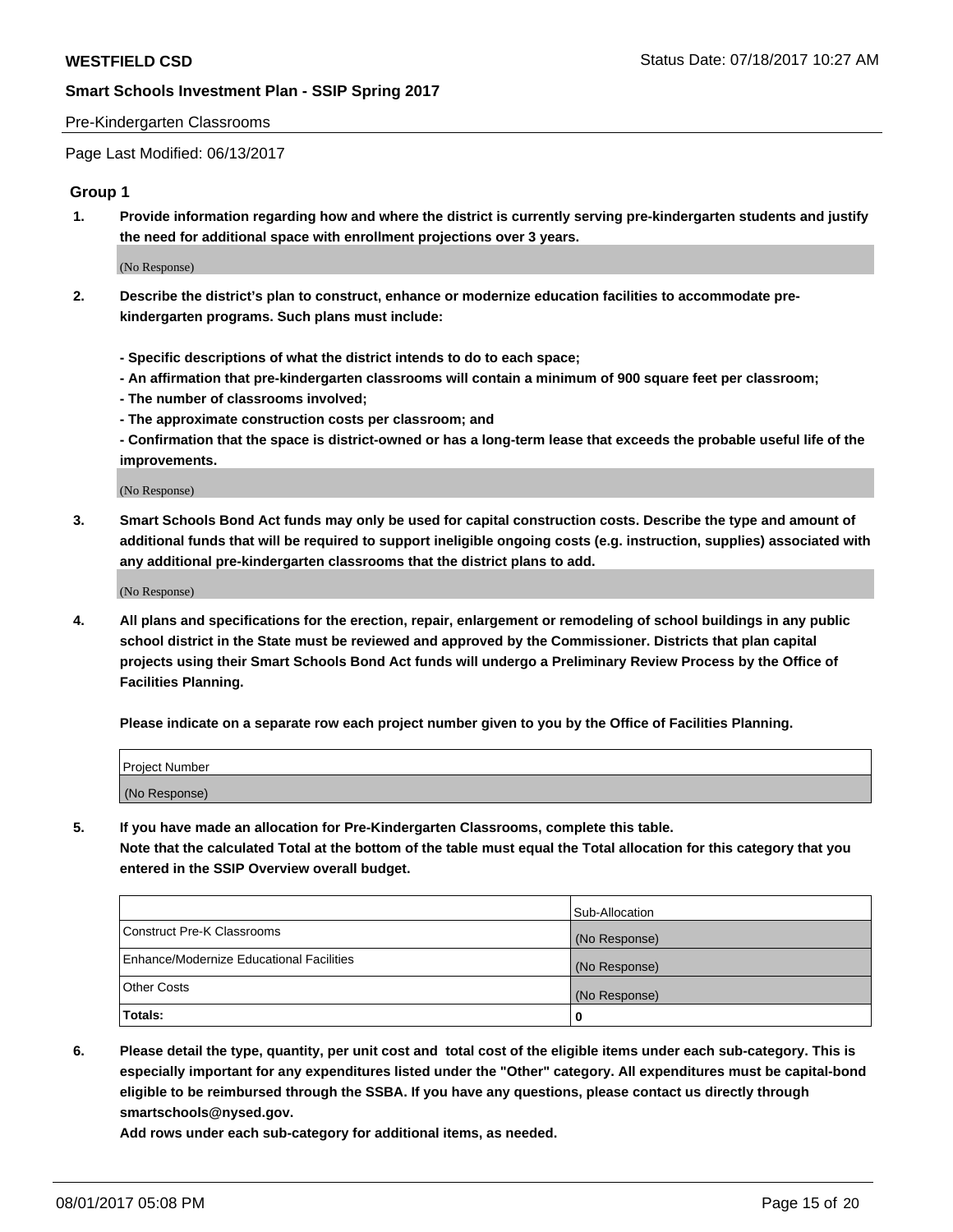# Pre-Kindergarten Classrooms

Page Last Modified: 06/13/2017

| Select the allowable expenditure | Item to be purchased | Quantity      | Cost per Item | <b>Total Cost</b> |
|----------------------------------|----------------------|---------------|---------------|-------------------|
| type.                            |                      |               |               |                   |
| Repeat to add another item under |                      |               |               |                   |
| each type.                       |                      |               |               |                   |
| (No Response)                    | (No Response)        | (No Response) | (No Response) | (No Response)     |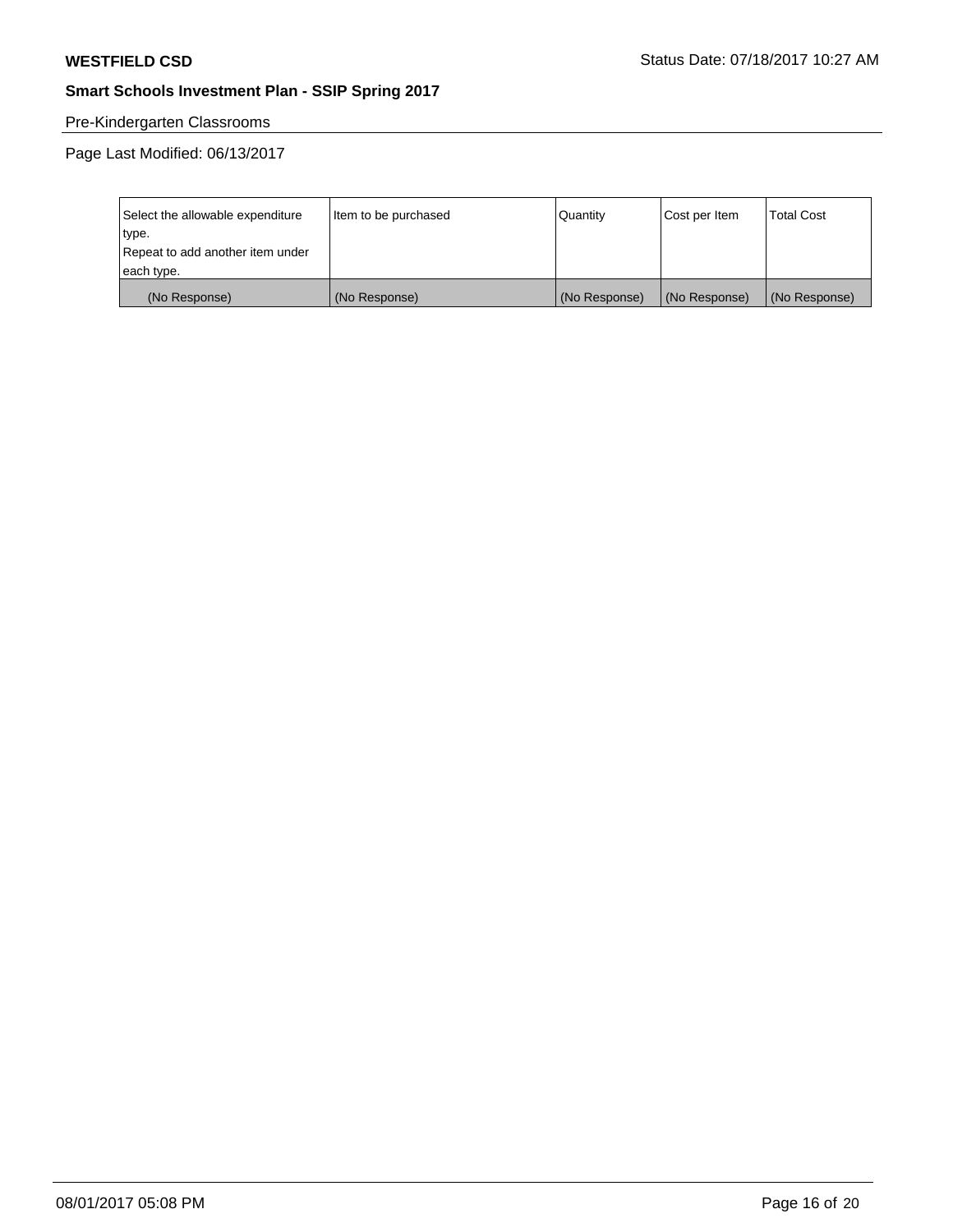Replace Transportable Classrooms

Page Last Modified: 06/09/2017

### **Group 1**

**1. Describe the district's plan to construct, enhance or modernize education facilities to provide high-quality instructional space by replacing transportable classrooms.**

(No Response)

**2. All plans and specifications for the erection, repair, enlargement or remodeling of school buildings in any public school district in the State must be reviewed and approved by the Commissioner. Districts that plan capital projects using their Smart Schools Bond Act funds will undergo a Preliminary Review Process by the Office of Facilities Planning.**

**Please indicate on a separate row each project number given to you by the Office of Facilities Planning.**

| Project Number |  |
|----------------|--|
| (No Response)  |  |

**3. For large projects that seek to blend Smart Schools Bond Act dollars with other funds, please note that Smart Schools Bond Act funds can be allocated on a pro rata basis depending on the number of new classrooms built that directly replace transportable classroom units.**

**If a district seeks to blend Smart Schools Bond Act dollars with other funds describe below what other funds are being used and what portion of the money will be Smart Schools Bond Act funds.**

(No Response)

**4. If you have made an allocation for Replace Transportable Classrooms, complete this table. Note that the calculated Total at the bottom of the table must equal the Total allocation for this category that you entered in the SSIP Overview overall budget.**

|                                                | Sub-Allocation |
|------------------------------------------------|----------------|
| Construct New Instructional Space              | (No Response)  |
| Enhance/Modernize Existing Instructional Space | (No Response)  |
| Other Costs                                    | (No Response)  |
| Totals:                                        | $\Omega$       |

**5. Please detail the type, quantity, per unit cost and total cost of the eligible items under each sub-category. This is especially important for any expenditures listed under the "Other" category. All expenditures must be capital-bond eligible to be reimbursed through the SSBA. If you have any questions, please contact us directly through smartschools@nysed.gov.**

| Select the allowable expenditure | Item to be purchased | Quantity      | Cost per Item | <b>Total Cost</b> |
|----------------------------------|----------------------|---------------|---------------|-------------------|
| type.                            |                      |               |               |                   |
| Repeat to add another item under |                      |               |               |                   |
| each type.                       |                      |               |               |                   |
| (No Response)                    | (No Response)        | (No Response) | (No Response) | (No Response)     |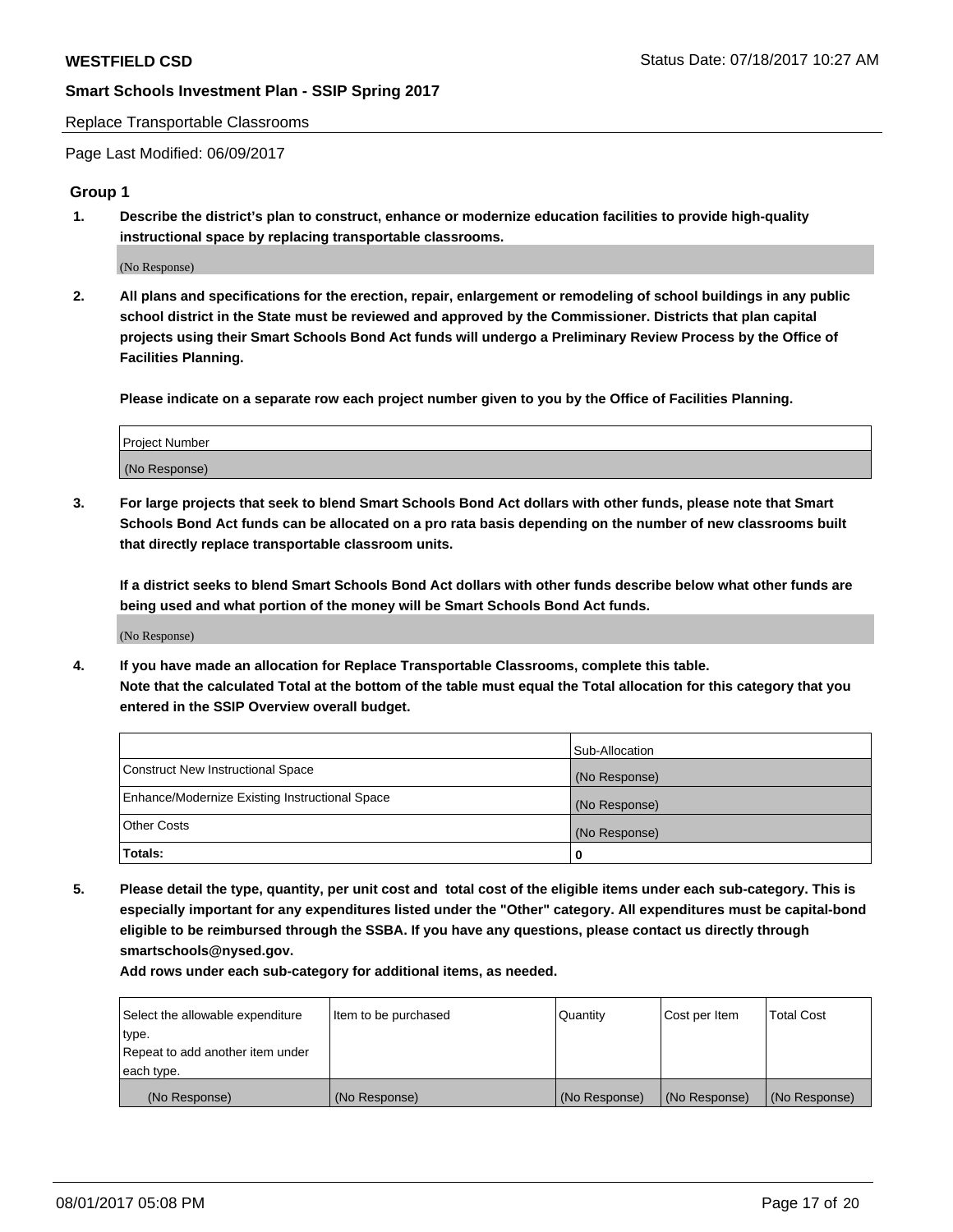High-Tech Security Features

### **Group 1**

**1. Describe how you intend to use Smart Schools Bond Act funds to install high-tech security features in school buildings and on school campuses.**

(No Response)

**2. All plans and specifications for the erection, repair, enlargement or remodeling of school buildings in any public school district in the State must be reviewed and approved by the Commissioner. Districts that plan capital projects using their Smart Schools Bond Act funds will undergo a Preliminary Review Process by the Office of Facilities Planning.** 

**Please indicate on a separate row each project number given to you by the Office of Facilities Planning.**

| <b>Project Number</b> |  |
|-----------------------|--|
| (No Response)         |  |

- **3. Was your project deemed eligible for streamlined Review?**
	- Yes  $\square$  No
- **4. Include the name and license number of the architect or engineer of record.**

| <b>Name</b>   | License Number |
|---------------|----------------|
| (No Response) | (No Response)  |

**5. If you have made an allocation for High-Tech Security Features, complete this table. Note that the calculated Total at the bottom of the table must equal the Total allocation for this category that you entered in the SSIP Overview overall budget.**

|                                                      | Sub-Allocation |
|------------------------------------------------------|----------------|
| Capital-Intensive Security Project (Standard Review) | (No Response)  |
| <b>Electronic Security System</b>                    | (No Response)  |
| <b>Entry Control System</b>                          | (No Response)  |
| Approved Door Hardening Project                      | (No Response)  |
| <b>Other Costs</b>                                   | (No Response)  |
| Totals:                                              | 0              |

**6. Please detail the type, quantity, per unit cost and total cost of the eligible items under each sub-category. This is especially important for any expenditures listed under the "Other" category. All expenditures must be capital-bond eligible to be reimbursed through the SSBA. If you have any questions, please contact us directly through smartschools@nysed.gov.**

| Select the allowable expenditure | Item to be purchased | Quantity      | Cost per Item | <b>Total Cost</b> |
|----------------------------------|----------------------|---------------|---------------|-------------------|
| type.                            |                      |               |               |                   |
| Repeat to add another item under |                      |               |               |                   |
| each type.                       |                      |               |               |                   |
| (No Response)                    | (No Response)        | (No Response) | (No Response) | (No Response)     |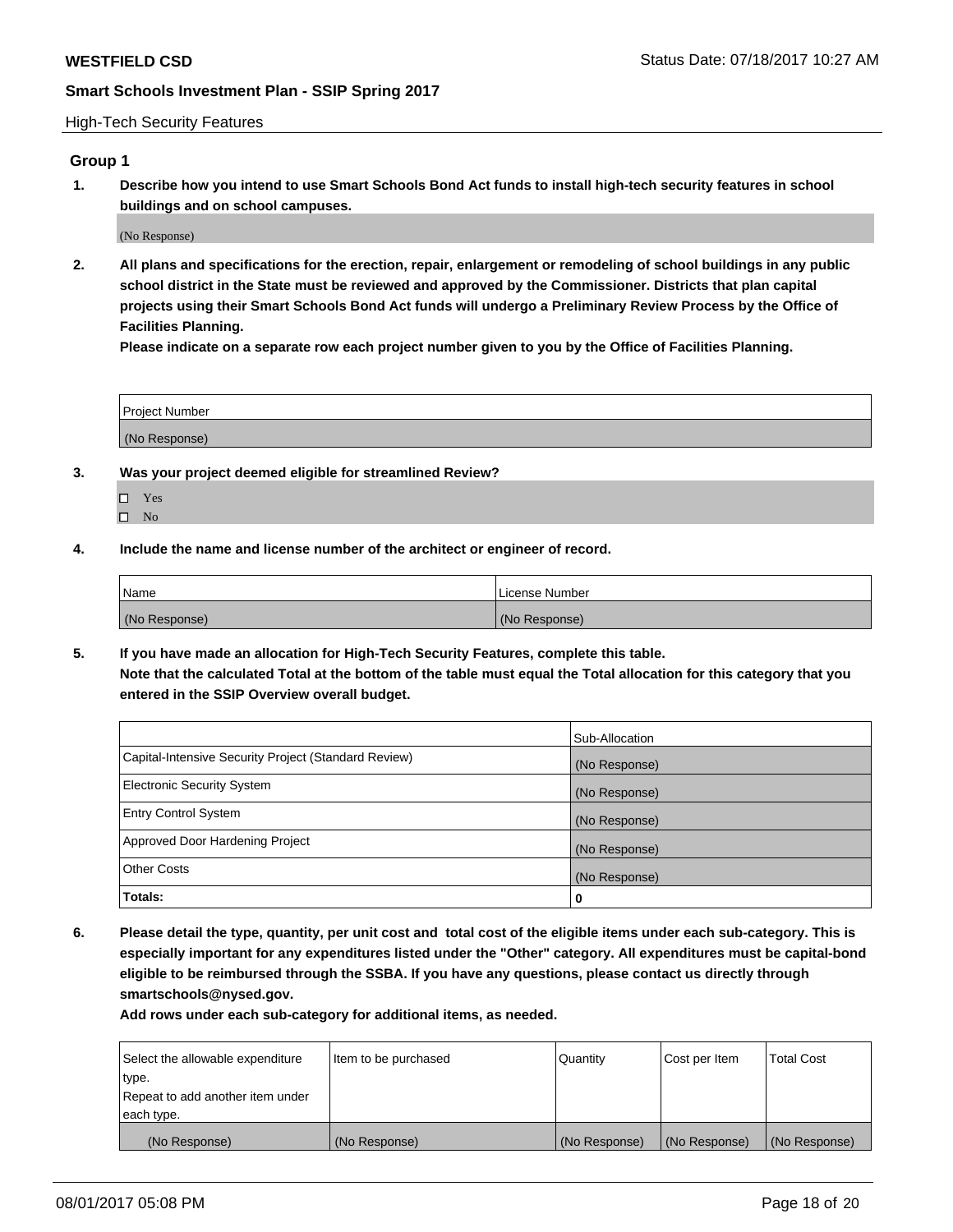Report